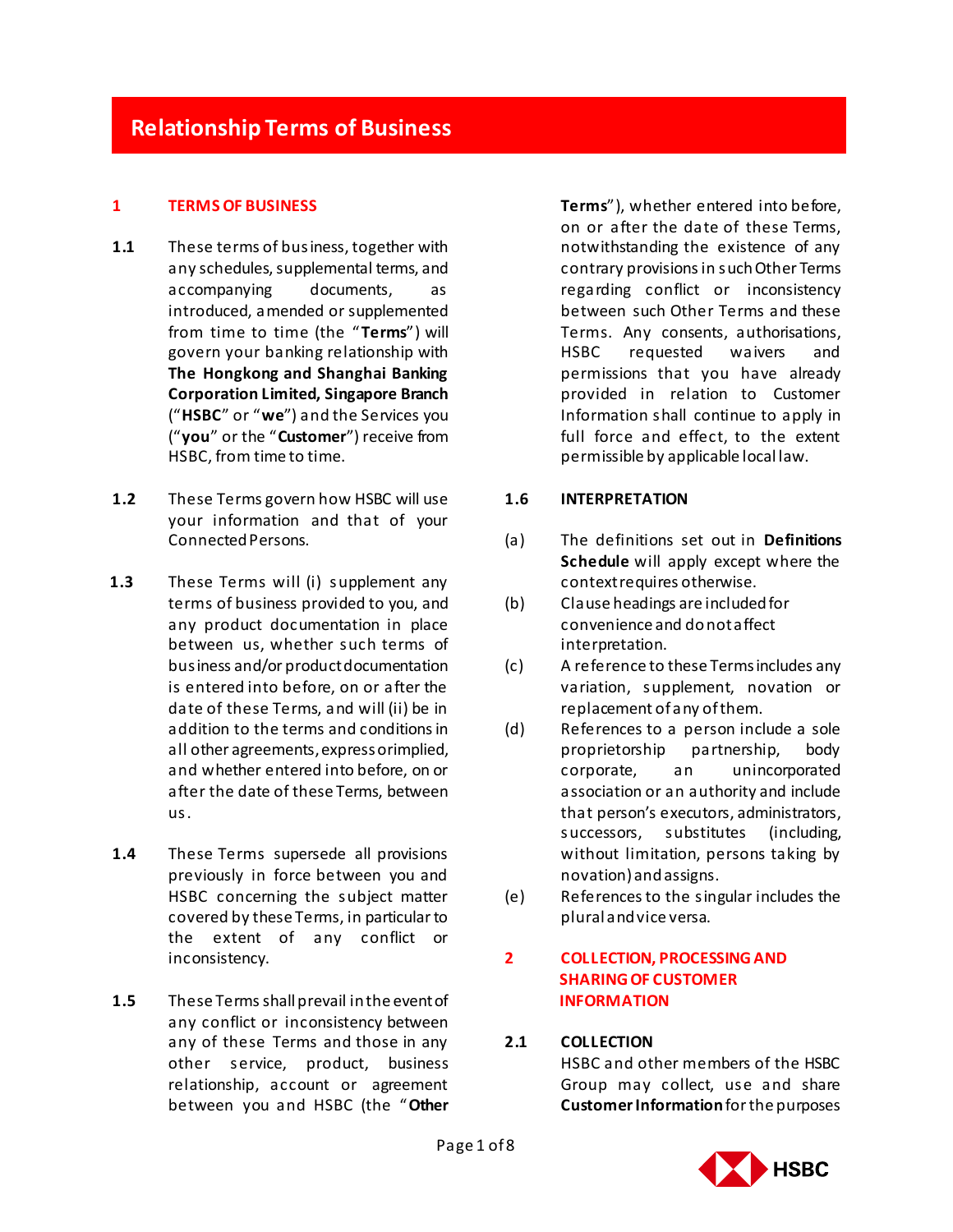listed in clause 2.2 below. **Customer Information** may be requested from you (or a person acting on your behalf), or may also be collected by or on behalf of HSBC, or members of the HSBC Group, from other sources (including from publically available information), generated or combined with other information available to HSBC or any member of the HSBC Group.

### **2.2 PROCESSING**

HSBC and members of the HSBC Group will process, transfer and disclose Customer Information in connection with the following **Purposes**: (a) for the provision of Services and to approve, manage, administer or effect any transactions that you request or authorise, (b) meeting Compliance Obligations, (c) conducting Financial Crime Risk Management Activity, (d) collecting any amounts due from you, (e) conducting credit checks and obtaining or providing credit references, (f) enforcing or defending our rights, or those of a member of the HSBC Group, (g) for our internal operational requirements or those of the HSBC Group (including credit and risk management, system or product development and planning, insurance, audit and administrative purposes), (h) maintaining HSBC's overall relationship with you, and/or (i) any other purpose as may be in accordance with HSBC's prevailing policy on the collection, use and disclosure of Personal Data under local data protection laws which is accessible at [http://www.hsbc.com.sg/1/2/miscellan](http://www.hsbc.com.sg/1/2/miscellaneous/privacy-and-security) [eous/privacy-and-security#DPP](http://www.hsbc.com.sg/1/2/miscellaneous/privacy-and-security) (the "**Purposes**").

## **2.3 SHARING**

HSBC may (as necessary and appropriate for the Purposes) transfer and disclose any Customer Information, including to the following recipients wherever located (who may also process, transfer and disclose such Customer Information for the Purposes):

- (a) any member of the HSBC Group;
- (b) any sub-contractors, agents, service providers, or associates of the HSBC Group (including their employees, directors and officers);
- (c) any Authorities;
- (d) anyone acting on your behalf, payment recipients, beneficiaries, account nominees, intermediary, correspondent and agent banks, clearing houses, clearing or settlement systems, market counterparties, upstream withholding agents, swap or trade repositories, stock exchanges, companies in which you have an interest in securities (where such securities are held by HSBC for you);
- (e) any party acquiring an interest in or assuming risk in or in connection with the Services;
- (f) other financial institutions or credit bureaus, for obtaining or providing credit references;
- (g) any third party fund manager providing you with asset management services;
- (h) any introducing broker to whom HSBC provides introductions or referrals;

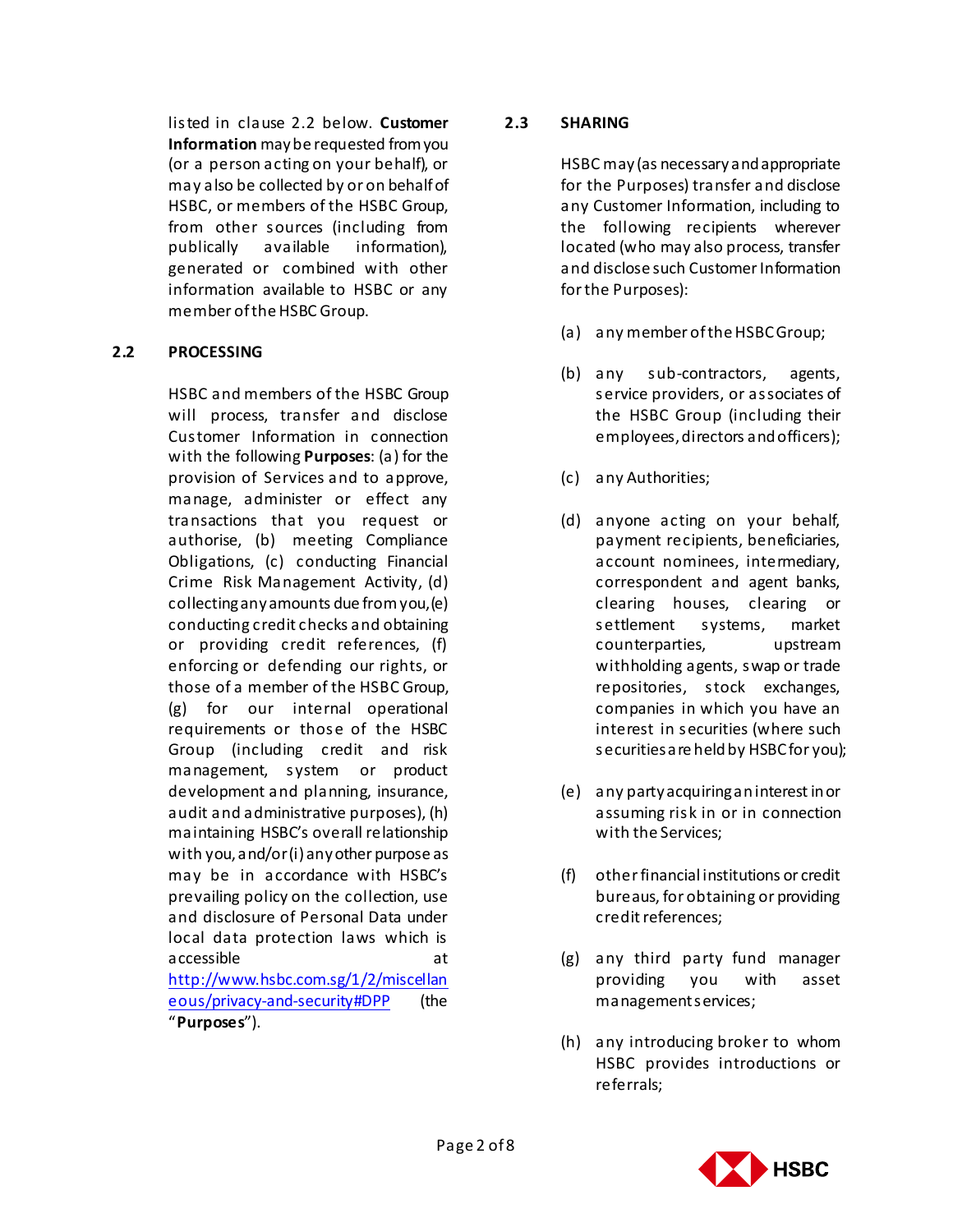- (i) in connection with any HSBC business transfer, disposal, merger or acquisition;
- (j) HSBC's auditors and legal or other professional advisers;
- (k) any other person with your consent; and
- (l) any person in connection with any of the Purposes.

## **CUSTOMER OBLIGATIONS**

- **2.4** You agree to supply Customer Information, and to inform HSBC promptly, and in any event, within 30 days in writing if there are any changes to Customer Information supplied to HSBC or a member of the HSBC Group from time to time, and to respond to any request from, HSBC, or a member of the HSBC Group.
- **2.5.** You confirm and warrant that every Connected Person whose information (including Personal Data or Tax Information) you (or anyone on your behalf) have provided, or will from time to time provide to, HSBC or a member of the HSBC Group has been notified of and agreed to the collection, processing, disclosure and transfer of their information as set out in these Terms. You shall advise the Connected Persons that they may have rights of access to, and correction of, their Personal Data.
- **2**.**6** You acknowledge that where:
	- you fail to provide Customer Information that HSBC reasonably requests, or
	- you withhold or withdraw any consents which HSBC may need to process, transfer or disclose Customer Information for the Purposes, or

 HSBC, or a member of the HSBC Group, has suspicions regarding the possible commission of Financial Crime or a Customer presents a potential Financial Crime risk to a member of the HSBC Group,

## HSBC may:

- (a) be unable to provide new, or continue to provide all or part of the Services to you and reserves the right to terminate its business relationship with you;
- (b) take actions necessary for HSBC or a member of the HSBC Group to meet the Compliance Obligations; and/or
- (c)block, transfer or close your account(s).

In addition, your failure to supply your, or your Connected Person's, Tax Information and accompanying statements, waivers and consents, or other relevant circumstances relating to you or your Connected Persons, may result in HSBC making its own decision with respect to your status, or that of your Connected Persons, including whether to report you to a Tax Authority, and may require HSBC or other persons to withhold amounts as may be legally required by any Tax Authority and paying such amounts to any Tax Authority or to take any of the other measures set out in (a) through (c) above.

## **3. DATA PROTECTION**

**3.1** Whether it is processed in a home jurisdiction or overseas, in accordance with applicable data protection legislation, Customer Information will be protected by a strict code of secrecy and security which all members of the HSBC Group, their staff and third parties are subject to.

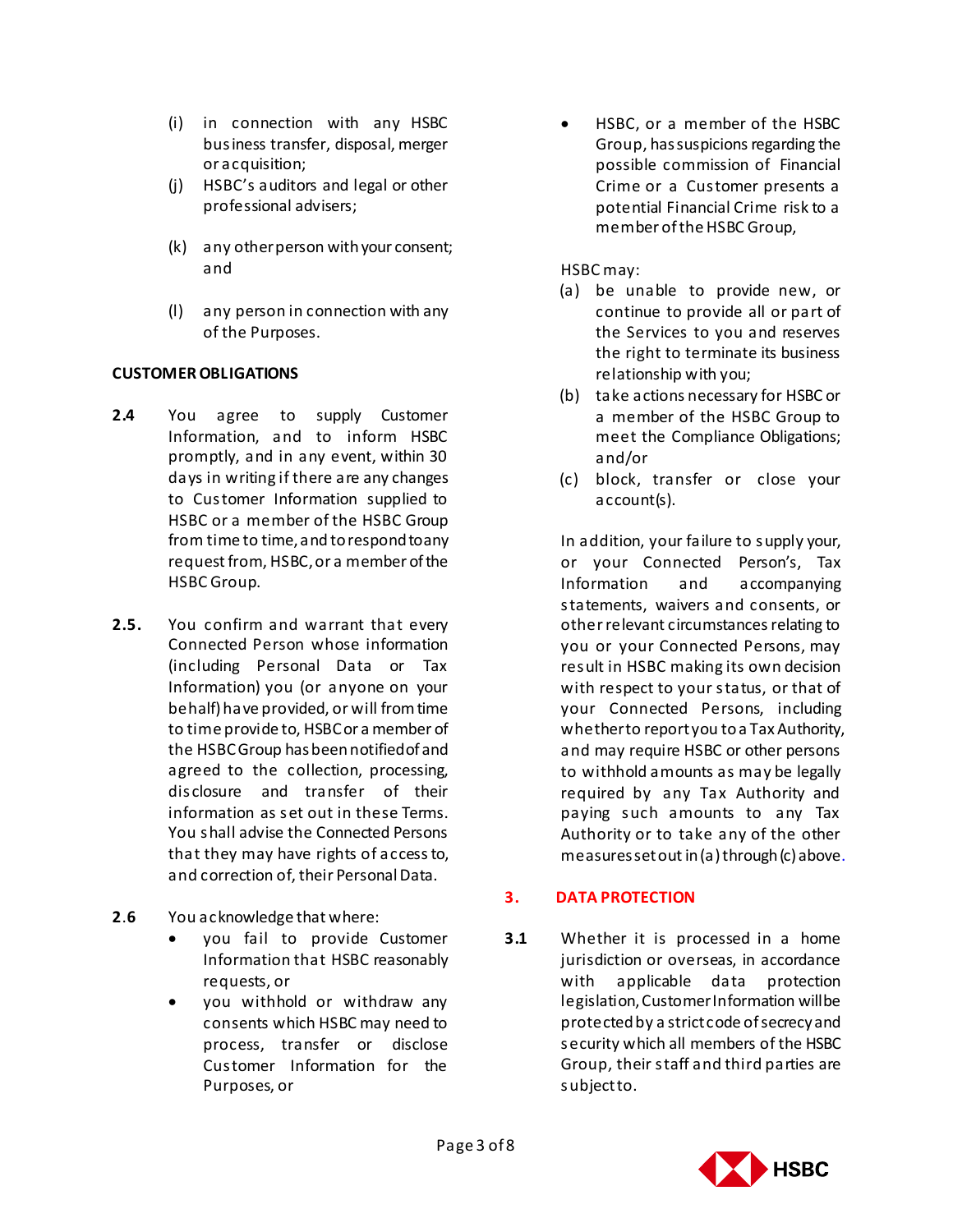**3.2** Your attention is drawn to the fact that laws relating to banking secrecy or data protection may not have extra-territorial effect. HSBC's service providers may be required by law to disclose Customer Information to third parties. Such circumstances include the service provider being compelled to disclose the Customer Information pursuant to a court order, requests from governmental or regulatory authorities, police investigations and criminal prosecutions.

## **4. FINANCIAL CRIMERISK MANAGEMENT ACTIVITY**

**4.1** HSBC, and members of the HSBC Group, are required, and may take any action they consider appropriate in their sole and absolute discretion, to meet Compliance Obligations in connection with the detection, investigation and prevention of Financial Crime ("**Financial Crime Risk Management Activity**").

> Such action may include, but is not limited to: (a) screening, intercepting and investigating any instruction, communication, drawdown request, application for Services, or any payment sent to or by you, or on your behalf, (b) investigating the source of or intended recipient of funds, (c) combining Customer Information with other related information in the possession of the HSBC Group, and/or (d) making further enquiries as to the sta tus of a person or entity, whether they are subject to a sanctions regime, or confirming a Customer's identity and status.

**4.2** Exceptionally, our Financial Crime Risk Management Activity may lead to us delaying, blocking or refusing the making or clearing of any payment, the processing of your instructions or

application for Services or the provision of all or part of the Services. To the extent permissible by law, neither HSBC nor any other member of HSBC Group shall be liable to you or any third party in respect of any Loss whether incurred by you or a third party caused in whole or in part in connection with the undertaking of Financial Crime Risk Management Activity.

## **5. TAX COMPLIANCE**

You, and each Connected Person acting in their capacity as a Connected Person (and not in their personal capacity), acknowledge that you are solely responsible for understanding and complying with your tax obligations (including but not limited to, tax payment or filing of returns or other required documentation relating to the payment of all relevant taxes) in all jurisdictions in which those obligations arise and relating to the opening and use of account(s) and/or Services provided by HSBC and/or members of the HSBC Group. Certain countries may have tax legislation with extra-territorial effect regardless of your or your Connected Person's place of domicile, residence, citizenship or incorporation. HSBC and/or any member of the HSBC Group does not provide tax advice. You are advised to seek independent legal and/or tax advice. HSBC and/or any member of the HSBC Group has no responsibility in respect of your tax obligations in any jurisdiction which they may arise including, without limitation, any that may relate specifically to the opening and use of account(s) and/or Services provided by HSBC and/or members of the HSBC Group.

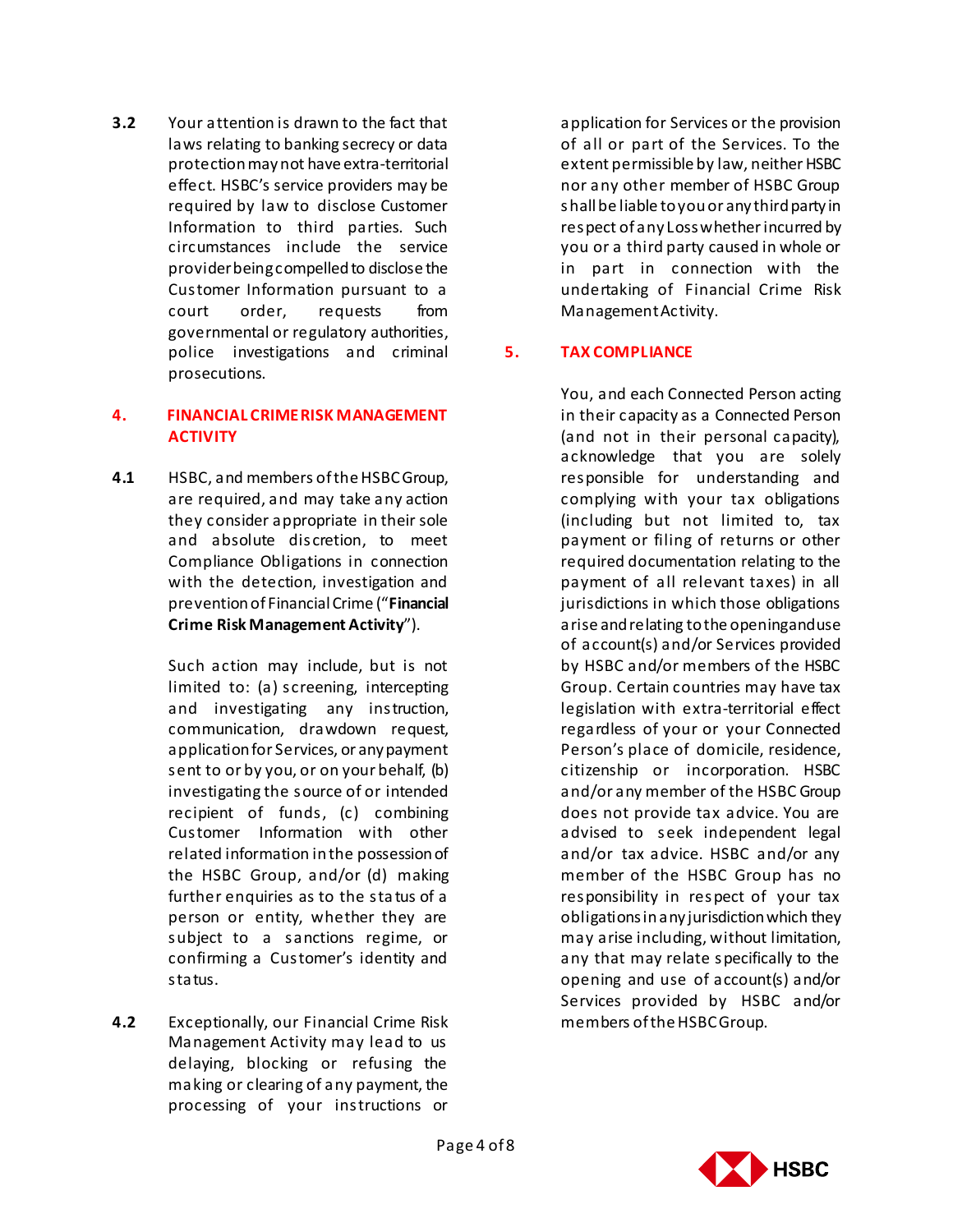#### **6. MISCELLANEOUS**

#### **6.1 SURVIVAL UPON TERMINATION**

Clauses 1 to 4 and 6 of these Terms shall survive the termination of these Terms, any termination by HSBC or a member of the HSBC Group of the provision of any Services to you or the closure of your accounts.

### **6.2 VARIATION**

HSBC may make amendments to these Terms which will become effective on 30 days' notice to you. Any such notice may be given to you in writing or by publishing such amendments on our website, in the press or in any media in Singapore or in such other manner as we deem fit. However, we may, in exceptional circumstances, make amendments to these Terms at any time in order to comply with any law or regulation, which will become effective immediately on notice to you.

### **6.3 ASSIGNMENT**

The obligations under these Terms bind you and your respective successors, permitted assigns and personal representatives as applicable. You may not novate or assign any of your rights and/or obligations under these Terms without our prior written consent.

### **6.4 NOTICE**

In proving service or delivery of a relevant notice to you under these Terms, it shall be sufficient for HSBC to prove that it was correctly addressed and was posted or, where it was delivered otherwise than by post, that it was delivered to the correct address or,

where it was sent by fax or telex or other means of telecommunication, that it was transmitted to the correct number or electronic mail address as last notified to HSBC.

You confirm that, for this purpose, you have regular access to the internet and consent to HSBC providing you with information by posting such information on HSBC's website in Singapore.

## **6.5 RIGHTS AND REMEDIES**

The rights and remedies herein are cumulative and not exclusive of any rights or remedies provided by law. No failure to exercise or delay in exercising the same shall operate as a waiver thereof, nor shall any single or partial exercise thereof preclude any other or further exercise thereof.

## **6.6 WAIVER**

In the event that any party fails, or delays, to exercise a right under these Terms, that party may still exercise that right later. Any waiver or any right shall be in writing and limited to the specific circumstances.

## **6.7 SEVERABILITY**

Each provision of these Terms is severable and if any provision is or becomes illegal, invalid or unenforceable in any jurisdiction, that provision is severed only in that particular jurisdiction. All other provisions shall continue to have effect.

### **6.8 FURTHER ASSURANCES**

You shall from time to time execute such documents and perform such acts and

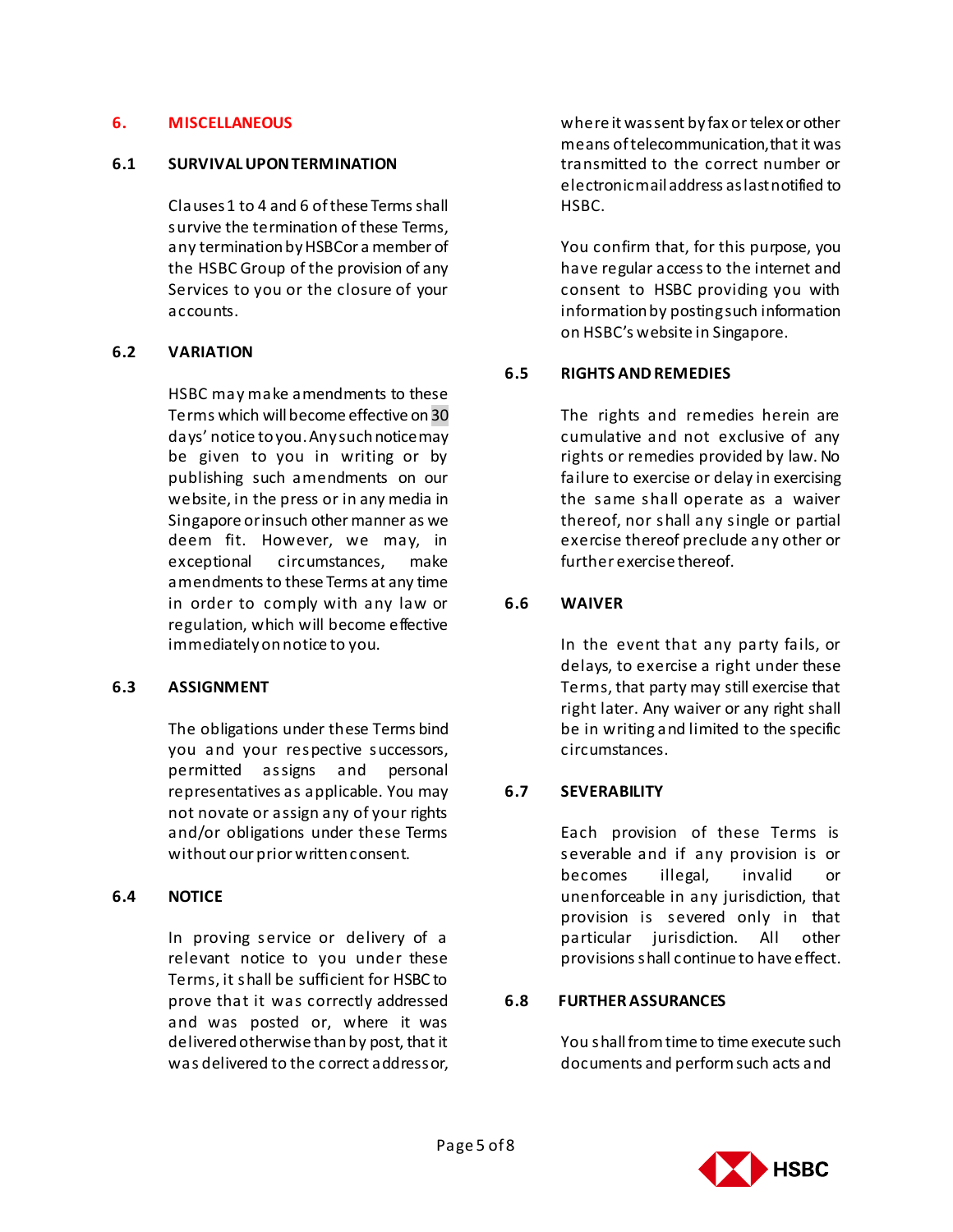things as we may reasonably require to give full effect to the provisions of these Terms.

#### **7. GOVERNING LAW AND JURISDICTION**

- **7.1** These Terms and any non-contractual obligations arising out of or in connection with them shall be governed by Singapore law and the parties submit to the exclusive jurisdiction of the courts of Singapore.
- **7.2** No person other than you, HSBC or a member of the HSBC Group has any right under the Contracts (Rights of Third Parties) Act (Cap. 53B) of Singapore (the "**Act**") to enforce any term of the Terms but this does not affect any right or remedy of a third party which exists or is available apart from that Act. The consent of the members of HSBC Group is not required to rescind, amend or vary any term of the Terms.

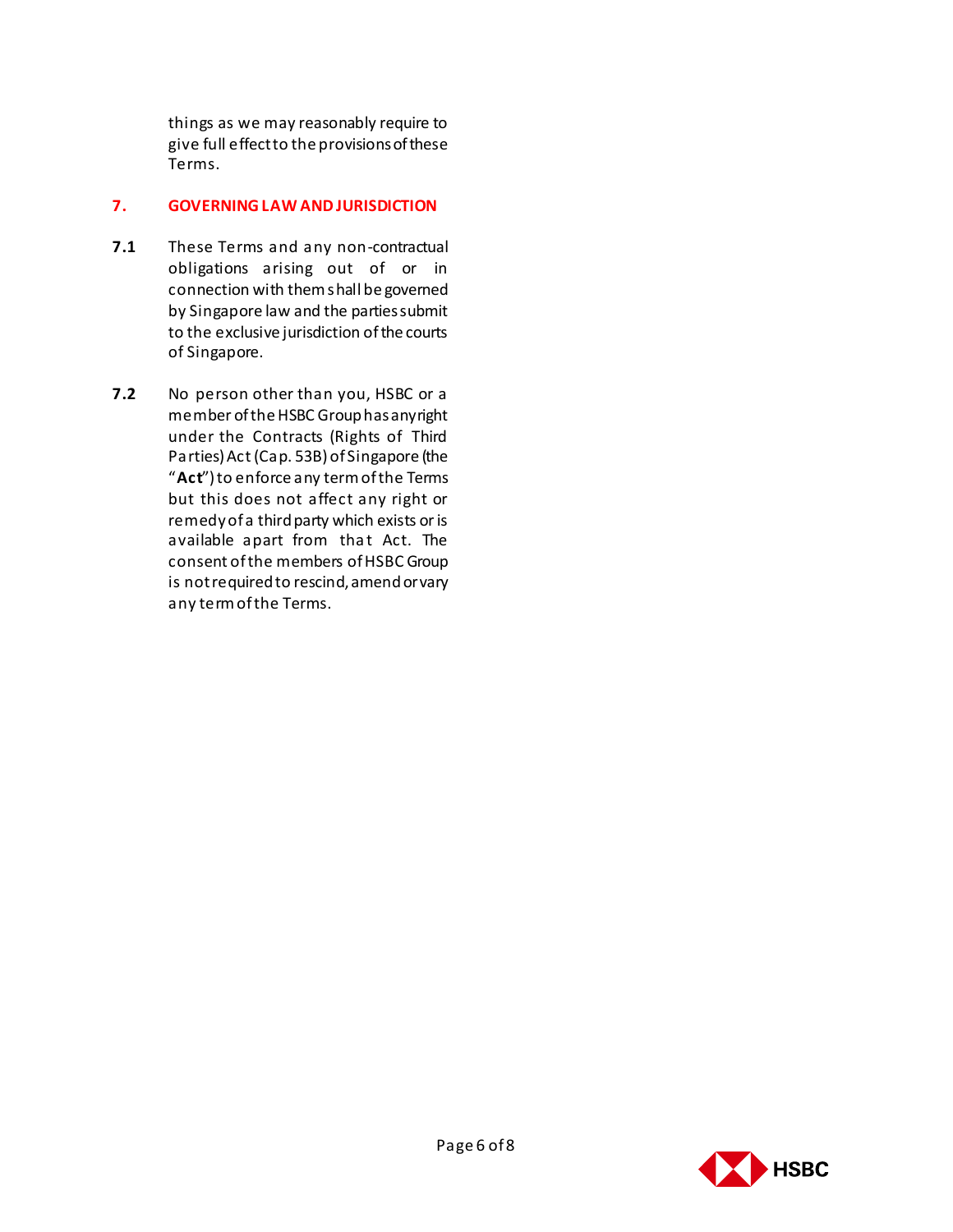# **Definitions Schedule**

**"Authorities"** includes any judicial, administrative, public or regulatory body, any government, any Tax Authority, securities or futures exchange, self-regulatory organisation, trade repositories, court, central bank or law enforcement body, or any of their agents, with jurisdiction over any part of the HSBC Group.

**"Compliance Obligations"** means obligations of HSBC Group to comply with: (a) Laws, or international guidance and internal policies or procedures, (b) any demand and/or requests from Authorities or reporting, regulatory trade reporting, disclosure or other obligations under Laws, and (c) Laws requiring HSBC to verify the identity of our Customers.

**"Connected Person"** means a person or entity whose information (including Personal Data or Tax Information) you provide, or which is provided on your behalf, to any member of the HSBC Group in connection with the provision of the Services. **Connected Person** may include, but is not limited to, any guarantor, a director or officer of a company, partners or members of a partnership, any "substantial owner", "controlling person", or beneficial owner, trustee, settlor or protector of a trust, account holder of a designated account, payee of a designated payment, representative, your agent or nominee, or your principal where you are acting on another's behalf, or any other persons or entities with whom you have a relationship that is relevant to your banking or other service relationship with the HSBC Group.

**"controlling persons"** means individuals who exercise control over an entity (for a trust, these are the settlor, the trustees, the protector, the beneficiaries or class of beneficiaries, and any other individual who exercises ultimate effective control over the trust, and in the case of a legal entity other than a trust, such term means

persons in equivalent or similar positions of control).

**"Customer Information"** means Personal Data, confidential information, and/or Tax Information of either the Customer or a Connected Person (including accompanying statements, waivers and consents).

**"Financial Crime"** means money laundering, terrorist financing, bribery, corruption, tax evasion, fraud, evasion of economic or trade sanctions, and/or violations, or acts or attempts to circumvent or violate any Laws relating to these matters.

**"HSBC Group"** means HSBC Holdings plc, and/or any of, its affiliates, subsidiaries, associated entities and any of their branches and offices (together or individually), and **"member of the HSBC Group"** has the same meaning.

**"Laws"** means any applicable local or foreign statute, law, regulation, ordinance, rule, judgment, decree, voluntary code, directive, guidelines, administrative requirements, sanctions regime, court order, agreement between any member of the HSBC Group and an Authority, or agreement or treaty between Authorities and applicable to HSBC or a member of the HSBC Group.

**"Loss"** means any claim, charge, cost (including, but not limited to, any legal or other professional cost), damages, debt, expense, tax, liability, obligation, allegation, suit, action, demand, cause of action, proceeding or judgment, however calculated or caused, and whether direct or indirect, consequential, punitive or incidental.

"**Personal Data**" means any data relating to an individual, whether true or not, from which the individual can be identified, whether with other